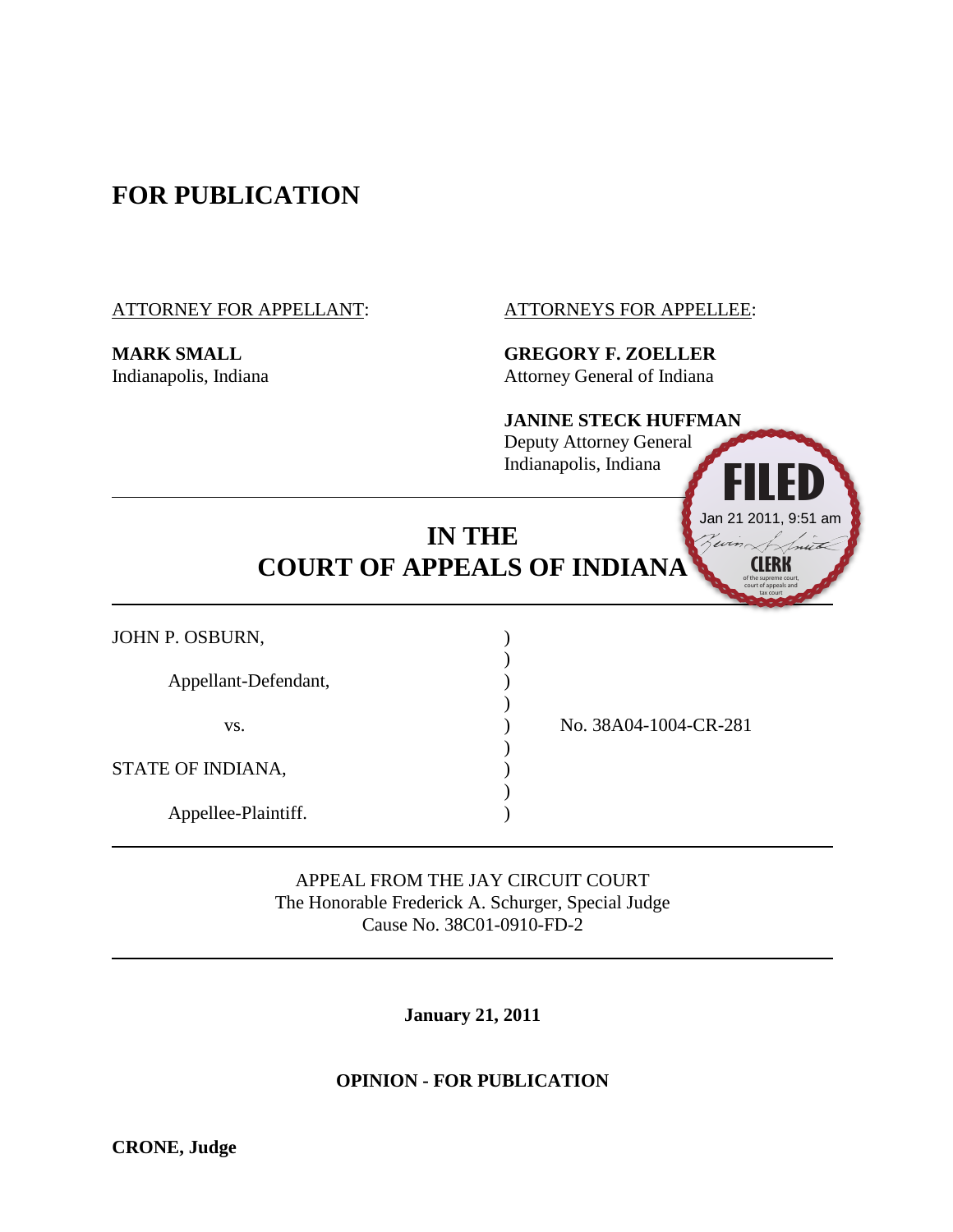#### **Case Summary**

A criminal defendant"s wife wrote a check to a bail bondsman to post her husband"s bond. The check was written on insufficient funds, and the bondsman told the wife that he would make arrangements to revoke the bond. The bondsman went to the courthouse and asked the bailiff for the bond paperwork, which stated that the bond "should remain a permanent part of court records." The bailiff handed the paperwork to the bondsman, who told the bailiff that he needed the bond back because the check had bounced and walked out the door. The bailiff thought that the bondsman would obtain a good check and return with the bond, but he did not. Instead, he allowed his business partner to write "VOID" on the bond, which was in fact valid, and returned it to the insurance company without paying the \$350 premium. The judge presiding over the criminal defendant's case did not learn about the missing bond paperwork until the following month, when the defendant requested a bond reduction hearing because he had not been released from jail. The bondsman, John P. Osburn, was charged with and convicted of theft, obstruction of justice, and insurance fraud, all as class D felonies.

On appeal, Osburn claims that his convictions are not supported by sufficient evidence. He also claims that his convictions for both theft and obstruction of justice violate Indiana"s constitutional prohibition against double jeopardy. We conclude that the State presented sufficient evidence to support Osburn"s convictions but that his double jeopardy rights were violated because there is a reasonable possibility that the jury used the same facts to establish the essential elements of both theft and obstruction of justice. Therefore, we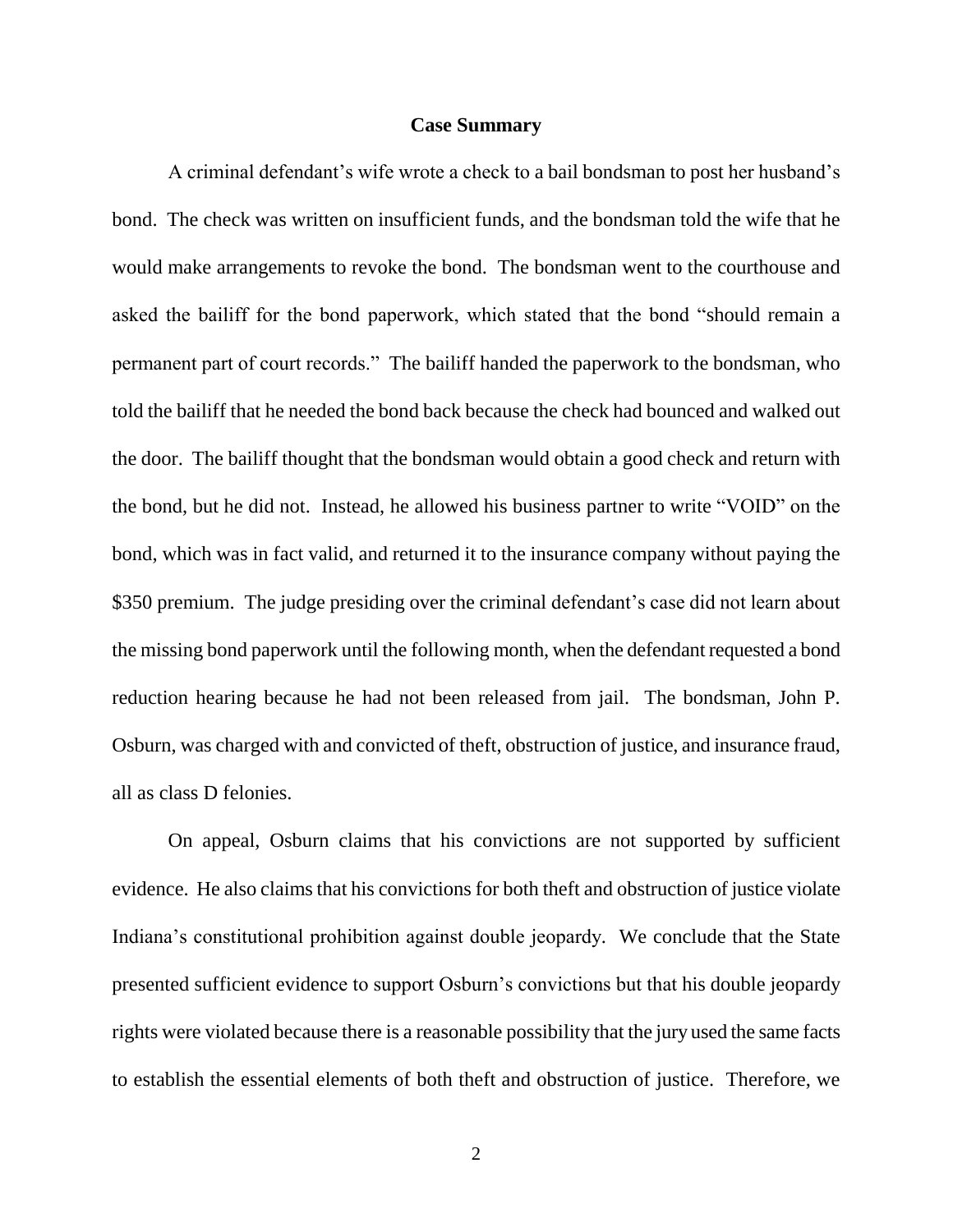affirm Osburn"s theft and insurance fraud convictions and vacate his obstruction of justice conviction and sentence on double jeopardy grounds.

#### **Facts and Procedural History**

The facts most favorable to the jury"s verdict indicate that in September 2009, Travis Pfeifer was incarcerated in Jay County for criminal charges filed in Jay Superior Court. Travis was also wanted for a probation violation in Adams County. Jay Superior Court Judge Max Ludy, Jr., set Travis's bond at \$7000.

On the evening of September 16, 2009, Travis's wife, Rebecca, went to Osburn's bail bonding agency, which he owned and operated with his wife, Dee. The Osburns were agents of United Surety Agents Incorporated ("USA"), which is an agent of Vernon General Insurance Company ("Vernon General"). Dee told Rebecca that it would cost \$705 to post bond for Travis: \$700 for the bond premium and \$5 for the filing fee. Pursuant to contract, USA would receive half the premium on a bond written by one of its agents, retain a commission, and forward the remainder to Vernon General. Rebecca wrote Dee a check and filled out the bond paperwork, which typically consists of two documents: (1) an appearance bond form, which is signed by the defendant and accepted by the jail authorities; and (2) a power of attorney ("POA"), which is essentially a check that the court cashes if the defendant fails to appear. Pursuant to a hold-harmless agreement with Vernon General, USA would have been liable on the bond in the event of a failure to appear. Dee signed the POA as attorney in fact for Vernon General. The POA contains the following advisement in red print: "Powers of Attorney must not be returned to attorney-in-fact, but should remain a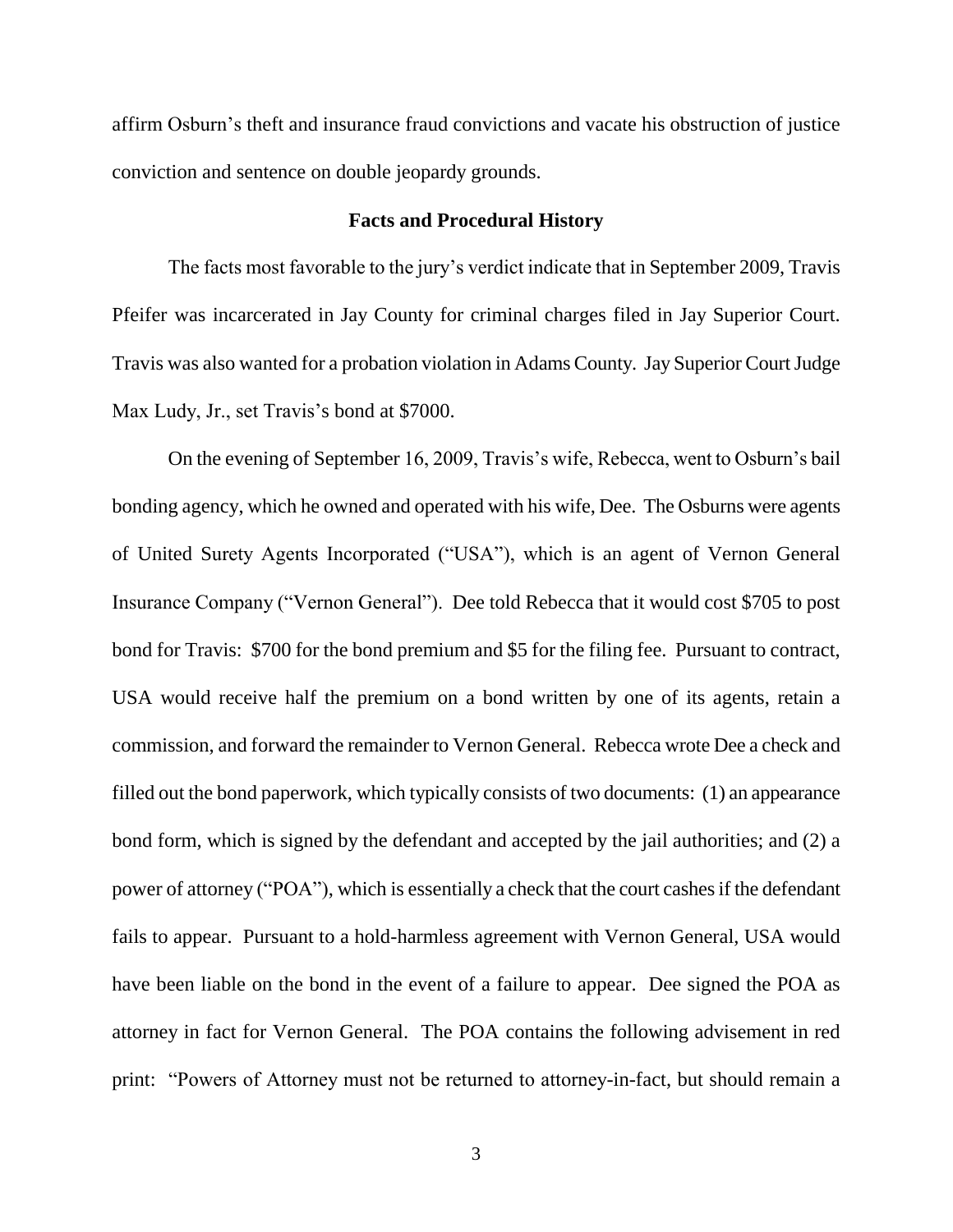permanent part of court records." State's Ex. 2.<sup>1</sup> At some point, the bond paperwork was delivered to the Jay County Sheriff"s Department and then to Jay Superior Court.

When Dee attempted to deposit Rebecca's check the next morning, the bank teller told her that the check was written on insufficient funds.<sup>2</sup> Dee contacted Rebecca, who went to "Osburn"s office and asked him if there was anything we could do to fix this where I do not go to jail and he does not go to jail." Tr. at 44.<sup>3</sup> Osburn told Rebecca that she needed to pay a \$55 fee "to revoke Travis"[s] bond so he would not be taken to Adams County." *Id*. Rebecca did not have \$55 at that time, but Osburn told her that she could pay him the following Monday, which she did. Osburn then told Rebecca that "he was going over to the courthouse to file papers to revoke [Travis"s] bond." *Id*. at 45.

Osburn went to the office of Jay Superior Court bailiff Brenda Sudhoff. Osburn asked to see the paperwork on Travis"s bond. Sudhoff "located the paperwork and handed him the bond so he could look at it." *Id*. at 61. Osburn told Sudhoff that "he needed the bond back because the check had bounced" and "basically turned around and walked out the door." *Id*. at 62. Sudhoff assumed that the "person whose check bounced would bring a new check in and [Osburn] would bring the bond back." *Id*. Rebecca never brought in a new check, and Osburn never returned the bond. Instead, with Osburn"s approval, Dee wrote "VOID" on the

 $<sup>1</sup>$  The trial transcript indicates that the advisement is printed in red on the original POA. Tr. at 133.</sup> The copy of the POA in the exhibits volume submitted on appeal is printed entirely in black.

 $2$  According to Rebecca, she had obtained a \$1300 online loan in Travis's name that was revoked when the lender discovered that Travis was incarcerated. Tr. at 43-44.

<sup>&</sup>lt;sup>3</sup> It is unclear whether the "he" Rebecca referred to is Travis or Osburn.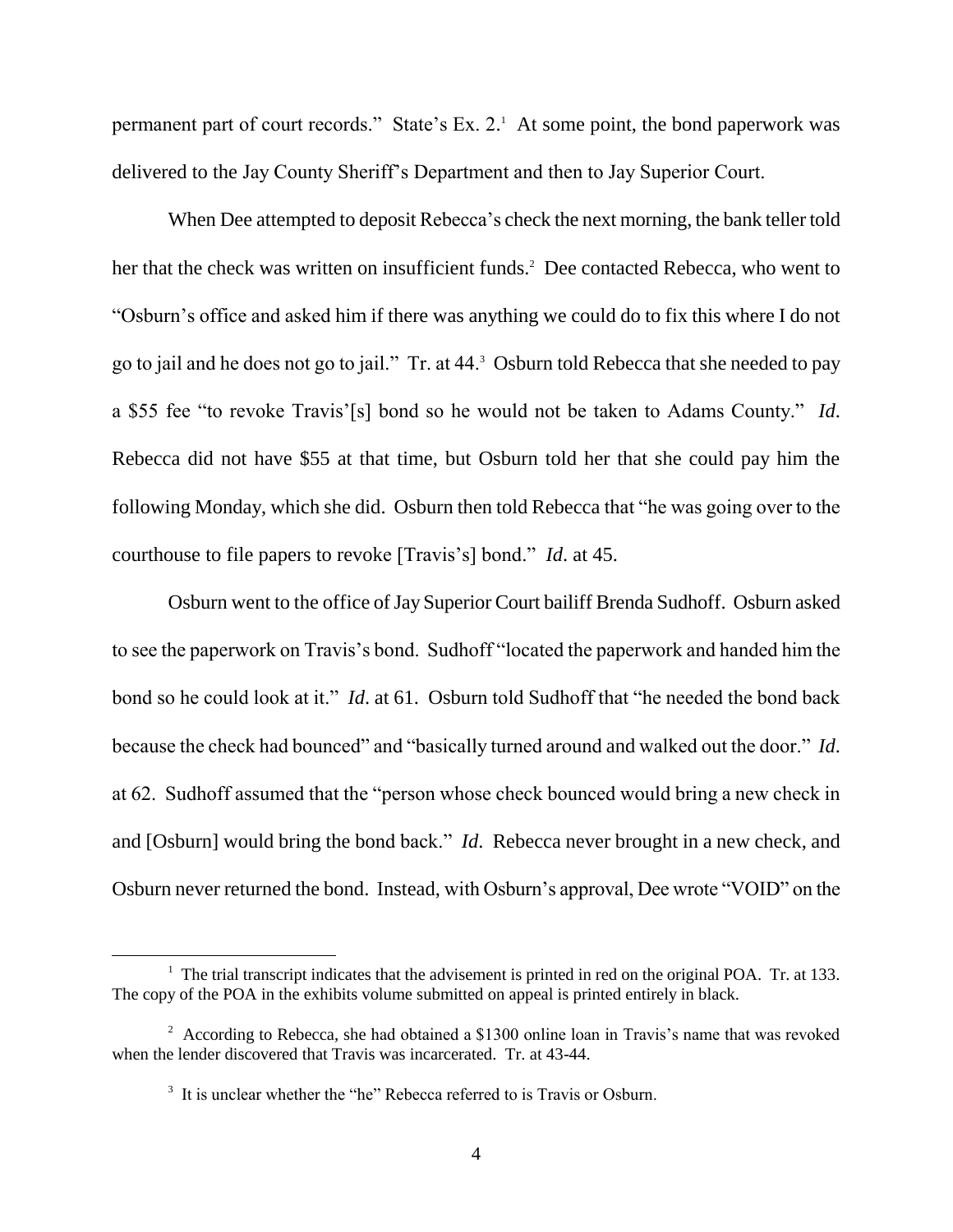POA, which was submitted to USA. According to USA owner Les Sebring, USA recorded the bond as a voided bond, i.e., as a bond that "had [n]ever been written" and "was never filed." *Id*. at 101. In fact, the bond was valid because it had not been properly revoked. *See*  id. at 79, 102 (testimony of Judge Ludy and Sebring).<sup>4</sup> Neither USA nor Vernon General received a premium for the bond, and Travis remained incarcerated in the Jay County jail.

Judge Ludy did not become aware that Osburn had taken Travis's bond paperwork until October 27, 2009, when he received Travis"s request for a bond reduction hearing and Sudhoff wondered aloud if Travis's "check [would] bounce again." *Id.* at 63. Judge Ludy asked Sudhoff what she meant, and she told him what had happened on September 17.

#### 4 Judge Ludy testified that

once the bail bond was written and taken by the Sheriff and given to Ms. Sudhoff it was just the same as if the thing had been filed in open court. Then, if the person who"s guaranteeing the bond, for whatever reason, no longer wants to be on the bond, he has to follow certain procedures. He has to go to the Clerk"s office, get a certified copy of the written undertaking and a copy of the arrest warrant and then deliver the defendant and those two documents, which have been certified by the Clerk, to the Sheriff and then the Sheriff has to file a written receipt or written acknowledgement that the defendant has been surrendered. Well when the bond is not in the file you can't go to the Clerk's office and get a certified copy of the bond. Ok, then the next thing that has to happen is that once the person has been surrendered, the question comes about, now that he"s surrendered does he get his premium back or does the bail company or the bail agent get exonerated from the bail or from the bond. In order to ... do that then the bail agent has to file a copy of the bond and the warrant with the court, along with a petition, asking to be exonerated for whatever reason. Then, there has to be notice given to the Prosecuting Attorney, at least three days prior to the hearing. The hearing is held, depending on the facts of the situation and the case is, either the person is taken off the bond without having to refund the premium or the person is just simply exonerated from the bond and not required to refund the premium.

Tr. at 77-78; *see also* Ind. Code §§ 27-10-2-5 and -6 (governing surrender of defendants and exoneration of sureties). Sebring testified that if a bail bondsman receives a bad check, he "either pursues the bad check writer in civil court to collect the premium or he goes to the court and asks the court to be released from the bond because the check was bad, he didn"t really get paid." *Id*. at 19.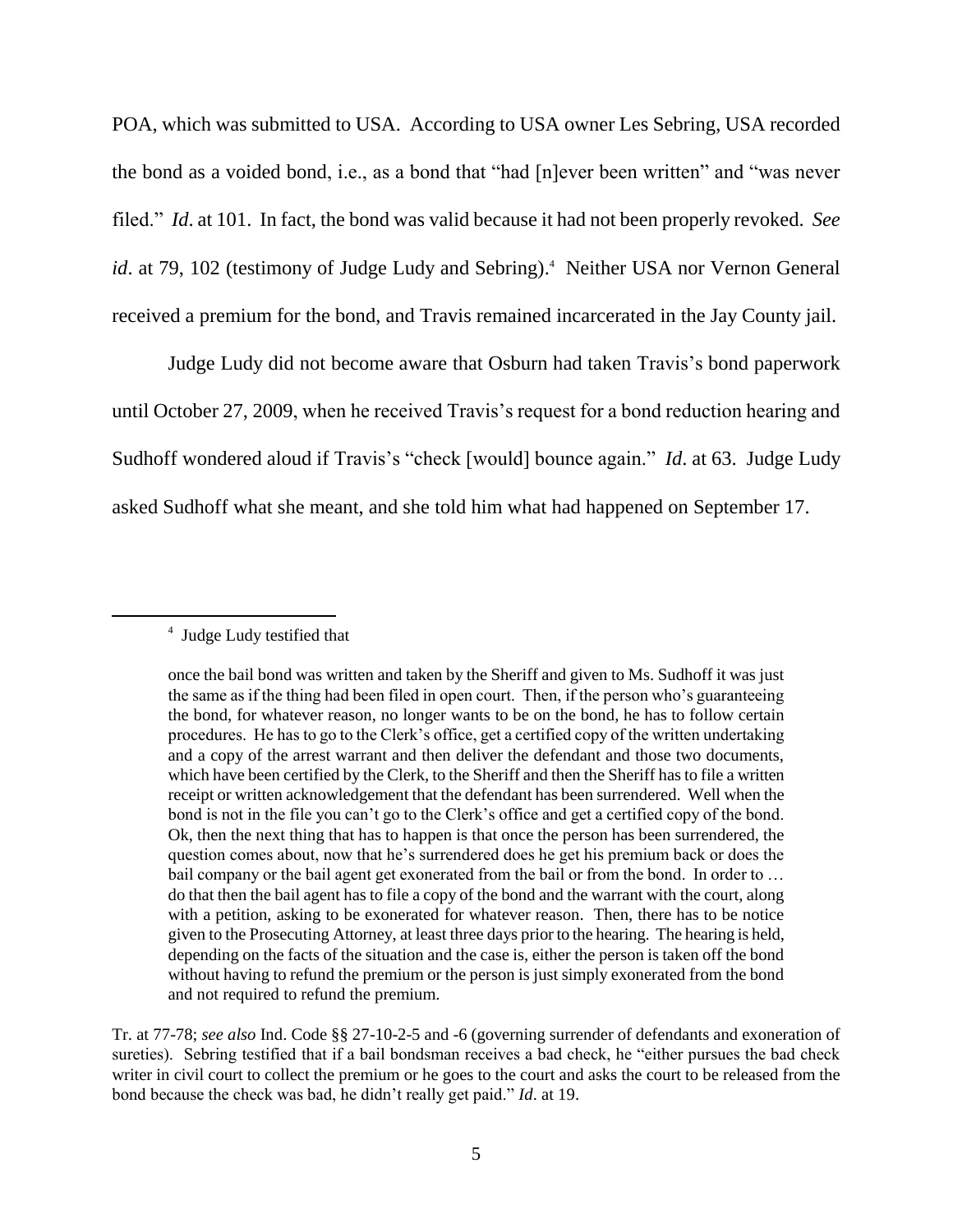A criminal investigation ensued, and Osburn was charged with theft, obstruction of justice, and insurance fraud, all as class D felonies. On March 25, 2010, a jury found Osburn guilty as charged. The trial court entered judgment of conviction and sentenced Osburn to concurrent terms of two years on each count, with all but ninety days suspended to probation. Osburn now appeals.

#### **Discussion and Decision**

#### *I. Sufficiency of Evidence*

Osburn contends that his convictions are not supported by sufficient evidence. Our standard of review in well settled:

Upon review of a claim of insufficient evidence, we neither reweigh the evidence nor judge the credibility of the witnesses. We will affirm a conviction unless, considering only the evidence and reasonable inferences favorable to the verdict, we conclude that no reasonable fact-finder could find the elements of the crime proven beyond a reasonable doubt. It is therefore not necessary that the evidence overcome every reasonable hypothesis of innocence. Instead, the evidence is sufficient if an inference may reasonably be drawn from it to support the jury's verdict.

*Stokes v. State*, 922 N.E.2d 758, 763 (Ind. Ct. App. 2010) (citations omitted), *trans. denied*.

#### *A. Theft*

The State alleged that Osburn committed class D felony theft by knowingly exerting unauthorized control over the property of Jay Superior Court, namely the POA, with the intent to deprive the court of any part of its value or use. Appellant's App. at 7 (charging information); *see also* Ind. Code § 35-43-4-2(a). Osburn contends that his exertion of control over the POA was authorized because Sudhoff allowed him to leave her office with it and "did not report a theft that day." Appellant"s Br. at 10. Osburn"s argument disregards the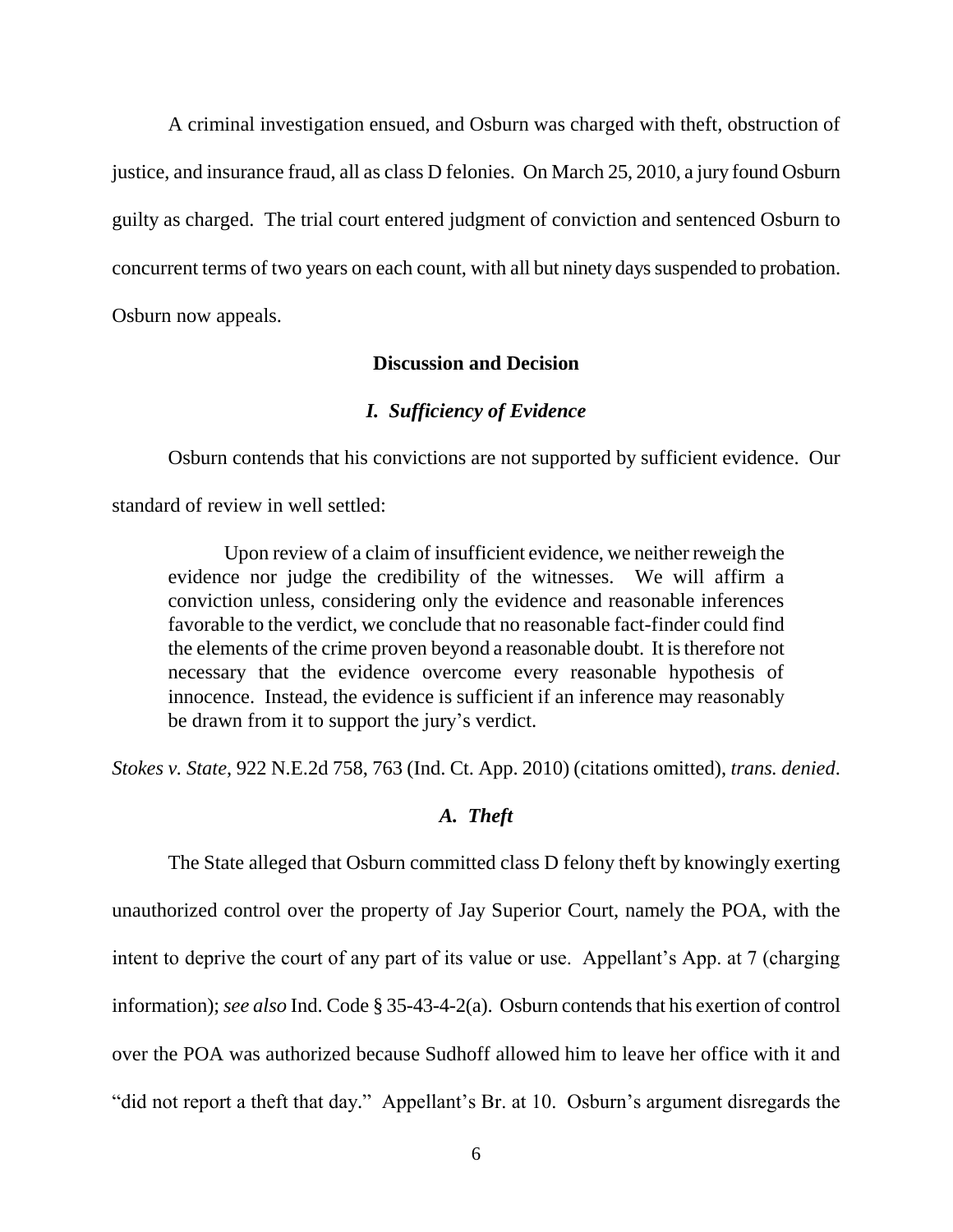advisement in red print on the POA itself that it "must not be returned to [the] attorney-infact, but should remain a permanent part of court records," as well as Judge Ludy's testimony that court employees are not authorized to return bond paperwork to bail bondsmen. State"s Ex. 2; Tr. at 81. Given that Osburn wrote bonds for a living, it was reasonable for the jury to conclude that he knew that his exertion of control over the POA was unauthorized, notwithstanding Sudhoff"s acquiescence. In sum, the State presented sufficient evidence to support Osburn's theft conviction.<sup>5</sup>

#### *B. Obstruction of Justice*

The State alleged that Osburn committed class D felony obstruction of justice by altering, damaging, or removing the POA with the intent to prevent the POA from being produced or used as evidence in an official proceeding or investigation. Appellant"s App. at 7 (charging information); *see also* Ind. Code § 35-44-3-4(a)(3). Osburn asserts that nothing in the record indicates that the POA could have been used as evidence in Travis"s criminal case. Osburn overlooks the abundant evidence indicating that he removed the POA from the court's files with the intent to prevent the POA from being produced in Travis's case to

<sup>&</sup>lt;sup>5</sup> Osburn makes much of the fact that Sudhoff had not yet recorded the court's receipt of Travis's bond paperwork in the chronological case summary, but he cites no authority for the proposition that a bail bondsman is authorized to remove a POA from a court's records at that (or any) point.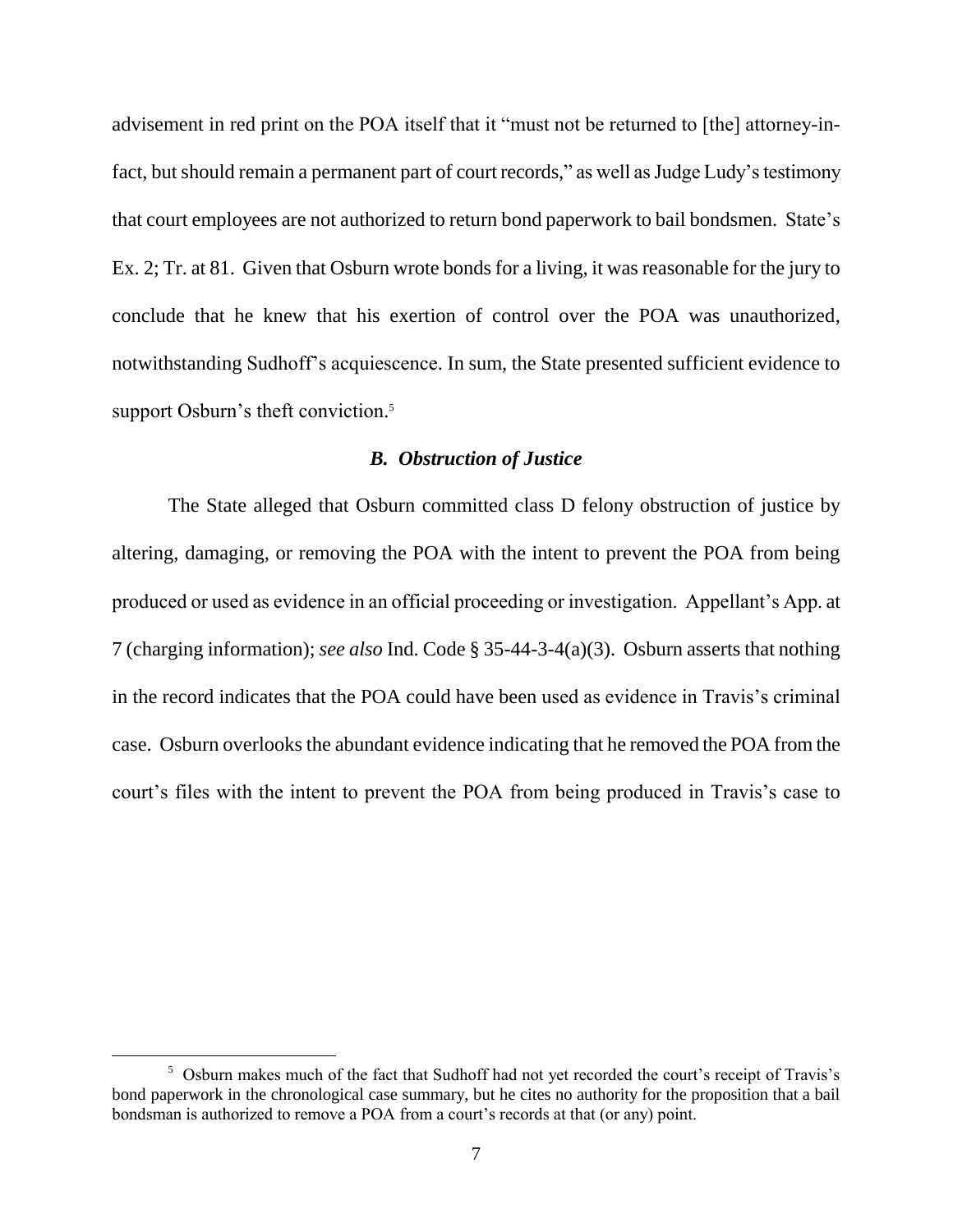release him from the Jay County jail.<sup>6</sup> This evidence is sufficient to support Osburn's conviction for obstruction of justice.

#### *C. Insurance Fraud*

In alleging that Osburn committed class D felony insurance fraud, the State asserted

that he

 $\overline{a}$ 

did knowingly and with intent to defraud present, cause to be presented, or prepared with knowledge or belief that it would be presented to or by an insurer a written statement that [Osburn] knew contained materially false information as part of, in support of, or concerning a fact that was material to premiums paid on an insurance policy, to-wit: writing void Power of Attorney No. VBE-008173, [Osburn] did knowingly and with intent to defraud, conceal information concerning the premiums paid on an insurance policy ….

Appellant"s Br. at 12 and Appellee"s Br. at 11;<sup>7</sup> *see also* Ind. Code § 35-43-5-4.5(a)(2)(C).

….

…. It created another problem in that [Travis] had a hold on him from the Adams Superior Court for some sort of probation violation or something of that nature. Technically he was on bond in my court from  $\ldots$  September 16<sup>th</sup> through November the 19<sup>th</sup>. I wasn't quite sure what to do with the fact that he was on bond and whether we should or shouldn't credit him that time or whether Jay County was holding him for Adams County at Jay County's expense or whatever ....

Tr. at 79-80. Osburn does not challenge either the veracity or the legal accuracy of Judge Ludy"s testimony.

 $7$  Both Osburn and the State quote from and cite to page 7a of Osburn's appellant's appendix, which we were unable to find in the record before us.

<sup>&</sup>lt;sup>6</sup> Judge Ludy testified as follows:

The bond had been written and it makes no difference to the court whether or not [Travis] did or didn"t pay Mr. Osburn or the bonding company, that bond was valid. That was a valid bond. I wasn"t aware of it because it had been taken. We also couldn"t follow the proper procedures because the bond simply wasn"t there and until I became aware of it [the prosecutor"s office] got the bond tracked down. We find out what happens only then can the proper procedures be followed. And in the mean time [sic], technically, [Travis] is on bond out of the Jay Superior Court since September 16, 2009 until it"s, basically his bond was revoked or the bail company was exonerated then on November the  $19<sup>th</sup>$ .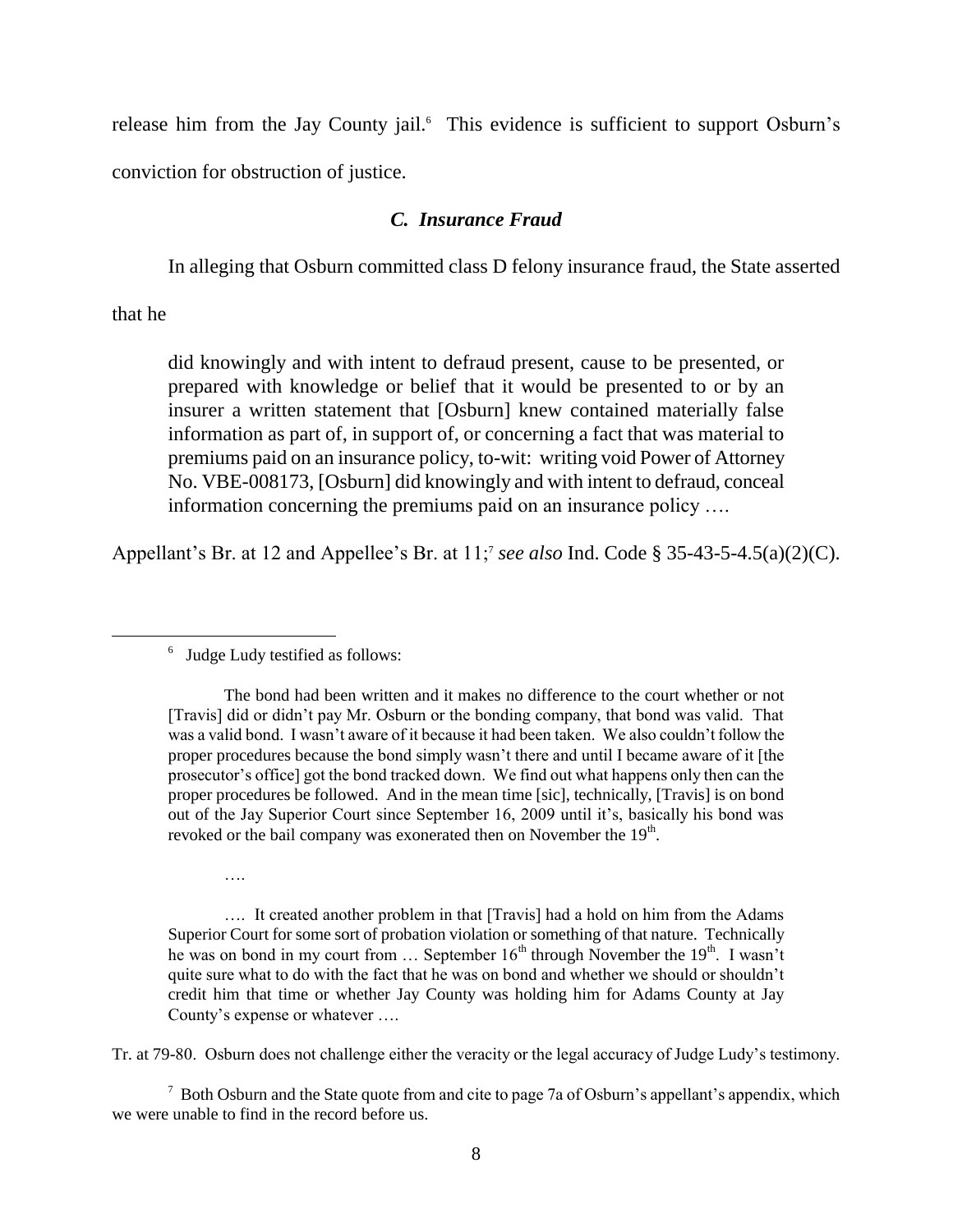This charge is clumsily worded, to say the least. In his opening statement, the

prosecutor explained it to the jury as follows:

[T]here are a couple of options that a bondsman has when a bad check is written. One is to revoke, properly, the bond, put the person back in jail. The other one is, keep the person out on bond and collect on the bad check and go back on the person that wrote you the bad check. Just like in business if somebody writes you a bad check, go sue them right. [Osburn] didn't do that because the evidence will show that he needed to pay a premium to the insurance company. He owed them some money and that money you know, had to come from someone and that piece of paper that he got from Rebecca Pfeifer was worthless so where do you think the money was going to come from. So the evidence will show you that I believe that Mr. Osburn took that bond paperwork and wrote void on it, sent it back to the insurance company. Mr. Sebring will tell you that when that happens they assume that no bond was ever written. Nothing you know, that was just a mistake, a typo, something like that and they replace it. When in fact … Mr. Sebring will tell you that that was a valid bond. That Mr. Pfeifer was in fact out on bond in that case. That was a contract in an essence [sic]. A contract of insurance and that Mr. Osburn then owed money to the insurance company for that, owed a premium and his marking up, marking void was his attempt to avoid paying a premium to the insurance company. Mr. Sebring will tell you that they never did receive an insurance premium ….

Tr. at 11. The prosecutor offered a similar explanation during closing argument. *See id*. at 161 ("This is a false statement folks. Void. False statement in connection with insurance premiums paid. Testimony undisputed. Never paid a premium to Vernon General. Never paid them any money.").

Osburn did not specifically disagree with the prosecutor's explanation of the charge at trial, and he has not attacked the charge as unconstitutionally vague. On appeal, he contends that he did not commit insurance fraud because he did not receive a premium for the bond. To the extent Osburn argues that the State alleged and failed to prove that he committed insurance fraud by concealing his receipt of a premium payment from Rebecca, such an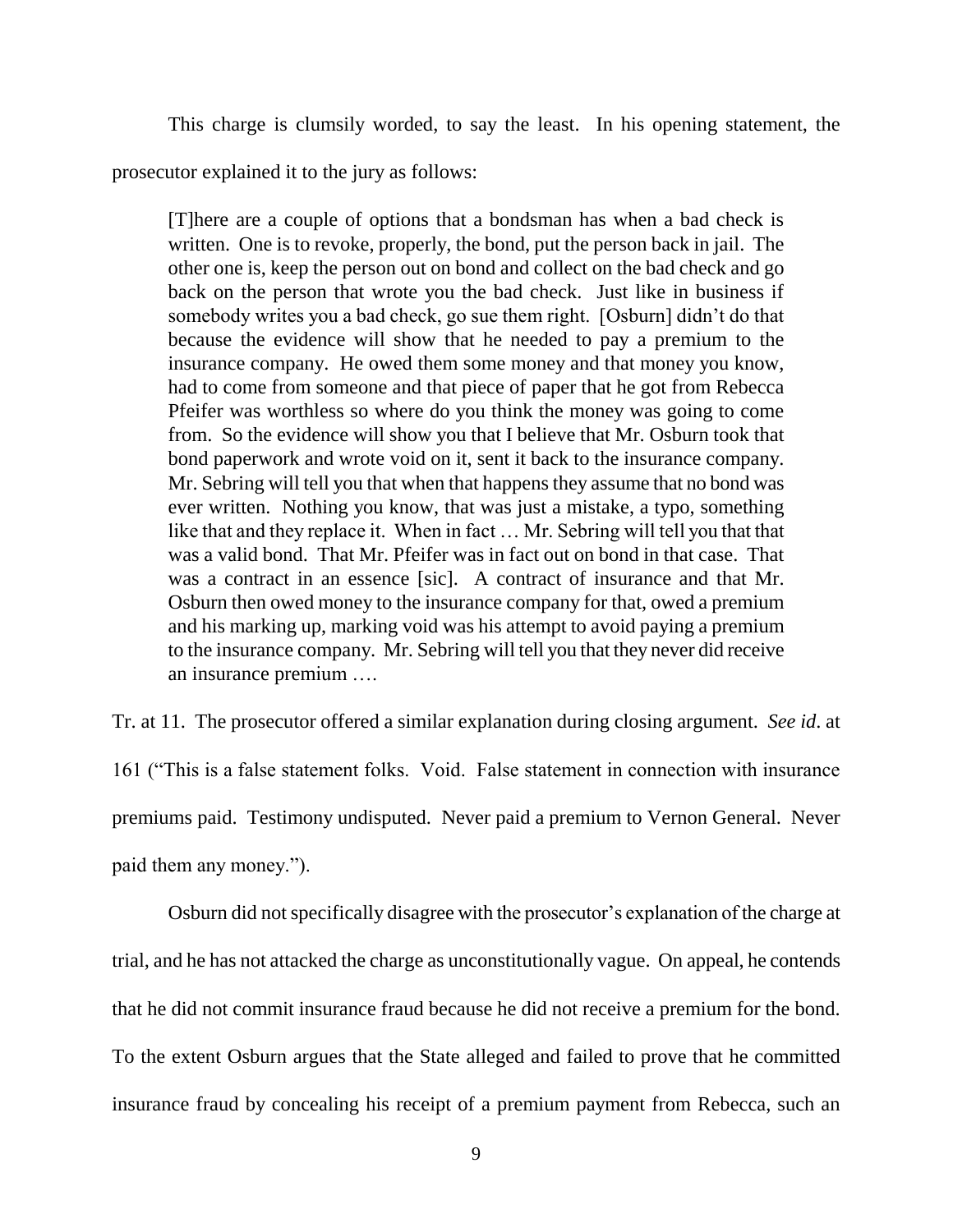argument is both tardy and unavailing. *See Hape v. State*, 903 N.E.2d 977, 997 (Ind. Ct. App. 2009) (stating that defendant may not raise argument for first time on appeal), *trans. denied*. By submitting the POA marked "VOID" to Vernon General's agent, USA, Osburn concealed the fact that the bond was actually a valid bond – a fact that he does not dispute on appeal – for which he owed USA a \$350 premium that was never paid. 8 The jury was free to draw the eminently reasonable inference that Osburn did so knowingly and with intent to defraud. *See* Ind. Code § 35-41-2-2(b) ("A person engages in conduct "knowingly" if, when he engages in the conduct, he is aware of a high probability that he is doing so."); *Eifler v. State*, 570 N.E.2d 70, 76 (Ind. Ct. App. 1991) ("An intent to defraud involves an intent to deceive and thereby work a reliance and an injury."), *trans. denied*. Based on the foregoing, we affirm Osburn"s conviction for insurance fraud.

#### *II. Double Jeopardy*

Article 1, Section 14 of the Indiana Constitution reads in pertinent part, "No person shall be put in jeopardy twice for the same offense." Osburn contends that his convictions for theft and obstruction of justice violate double jeopardy principles. His argument is confusing, but he appears to assert that these convictions violate the Indiana Constitution by

<sup>&</sup>lt;sup>8</sup> The evidence at trial established that Dee wrote "VOID" on the POA, with Osburn's approval. Tr. at 116, 135. Osburn does not contend that his conviction should be reversed on this basis.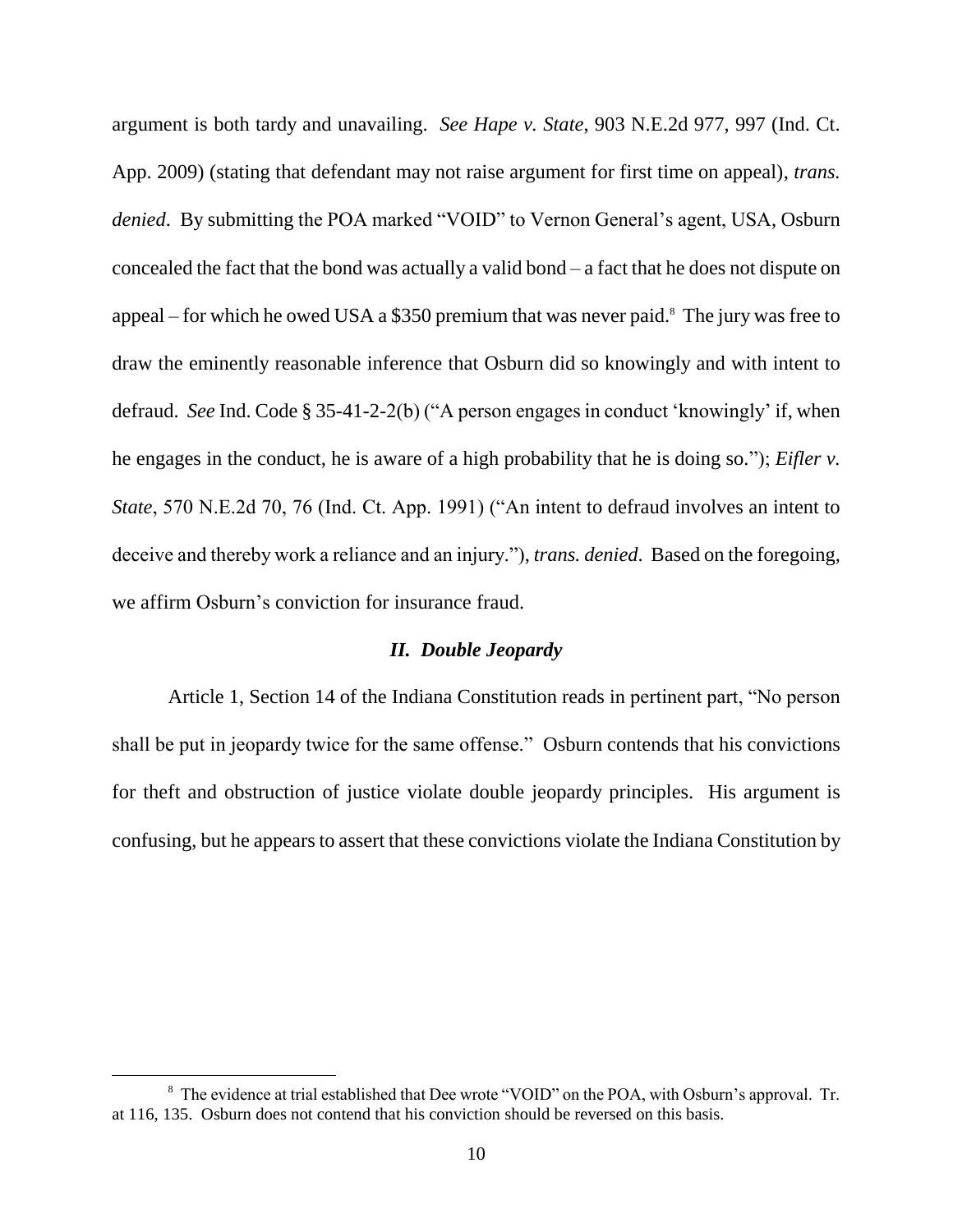virtue of the actual evidence test first enunciated by our supreme court in *Richardson v. State*,

717 N.E.2d 32 (Ind. 1999).<sup>9</sup>

In *Richardson*, the court explained that

[t]o show that two challenged offenses constitute the same offense under the actual evidence test, "a defendant must demonstrate a reasonable possibility that the evidentiary facts used by the fact-finder to establish the essential elements of one offense may also have been used to establish the essential elements of a second challenged offense."

*Spivey v. State*, 761 N.E.2d 831, 832 (Ind. 2002) (quoting *Richardson*, 717 N.E.2d at 53).

"The [defendant] must show more than a remote or speculative possibility that the same facts

were used. To determine what facts were used, we consider the evidence, charging

information, final jury instructions, and arguments of counsel." *Goldsberry v. State*, 821

N.E.2d 447, 459 (Ind. Ct. App. 2005) (citation omitted).

In *Spivey*, the court made the following clarification:

The language expressing the actual evidence test explicitly requires evaluation of whether the evidentiary facts used to establish the essential elements of one offense may also have been used to establish *the essential elements* of a second challenged offense. The test is *not* merely whether the evidentiary facts used to establish *one* of the essential elements of one offense may also have been used to establish *one* of the essential elements of a second challenged offense. In other words, under the *Richardson* actual evidence test, the Indiana Double Jeopardy Clause is not violated when the evidentiary facts establishing the essential elements of one offense also establish only one or even several, but not all, of the essential elements of a second offense.

*Id*. at 832-33.

<sup>&</sup>lt;sup>9</sup> Osburn also mentions the federal double jeopardy clause and corresponding test for double jeopardy violations but fails to develop an argument in this regard. Consequently, any federal double jeopardy claim is waived. *Cf. Jackson v. State*, 925 N.E.2d 369, 372 n.1 (Ind. 2010) (finding appellant's state double jeopardy argument waived because of his failure to "provide any authority or argument supporting a separate standard under the Indiana Constitution").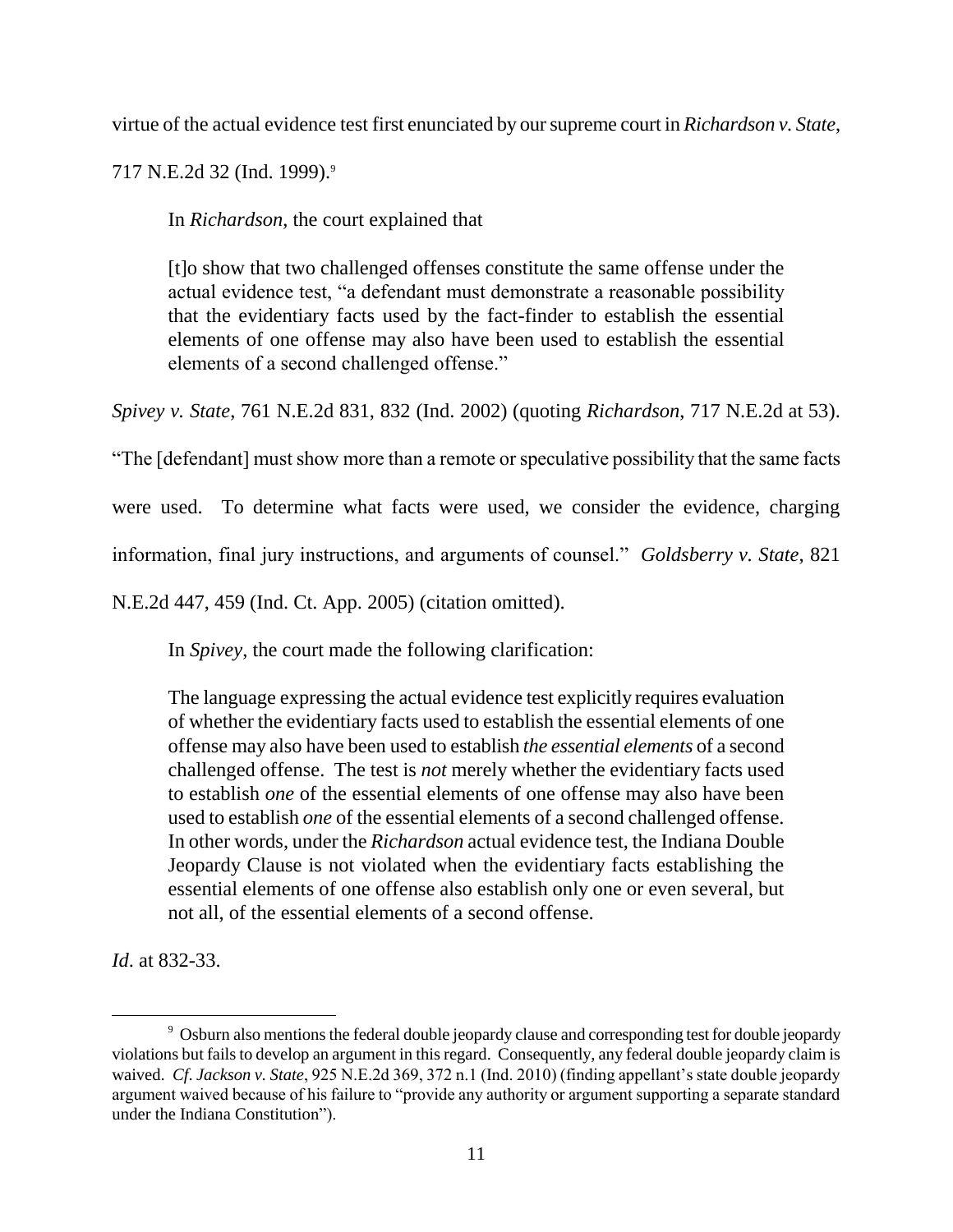To reiterate, the State alleged that Osburn committed theft by knowingly exerting unauthorized control over the POA, with the intent to deprive the court of any part of its value or use. Appellant"s App. at 7 (charging information); *see also* Ind. Code § 35-43-4- 2(a). The State alleged that Osburn committed obstruction of justice by altering, damaging, or removing the POA with the intent to prevent the POA from being produced or used as evidence in an official proceeding or investigation. Appellant"s App. at 7 (charging information); *see also* Ind. Code § 35-44-3-4(a)(3).

Osburn asserts that the State alleged that he "committed theft and obstruction of justice, respectively, by having removed the same documents from the Jay Superior Court office at the same time" and that it used the same facts to establish the essential elements of both offenses. Appellant's Br. at 14. In response, the State observes that the charging information alleged that Osburn committed obstruction of justice by altering, damaging, *or* removing the POA and that the evidence established that he altered the POA by writing "VOID" on it. Thus, the State argues, there is no double jeopardy violation because "the evidentiary facts establishing the elements of each offense were different." Appellee"s Br. at 15.

Our review of the record, however, indicates that the jury likely used the same facts to convict Osburn of both theft and obstruction of justice. In closing argument, the prosecutor summarized the evidence supporting the charges for theft and obstruction of justice in pertinent part as follows:

Did [Osburn] knowingly exert unauthorized control over that paperwork. I submit to you that was pretty clear too.… Did Mr. Osburn intend to deprive